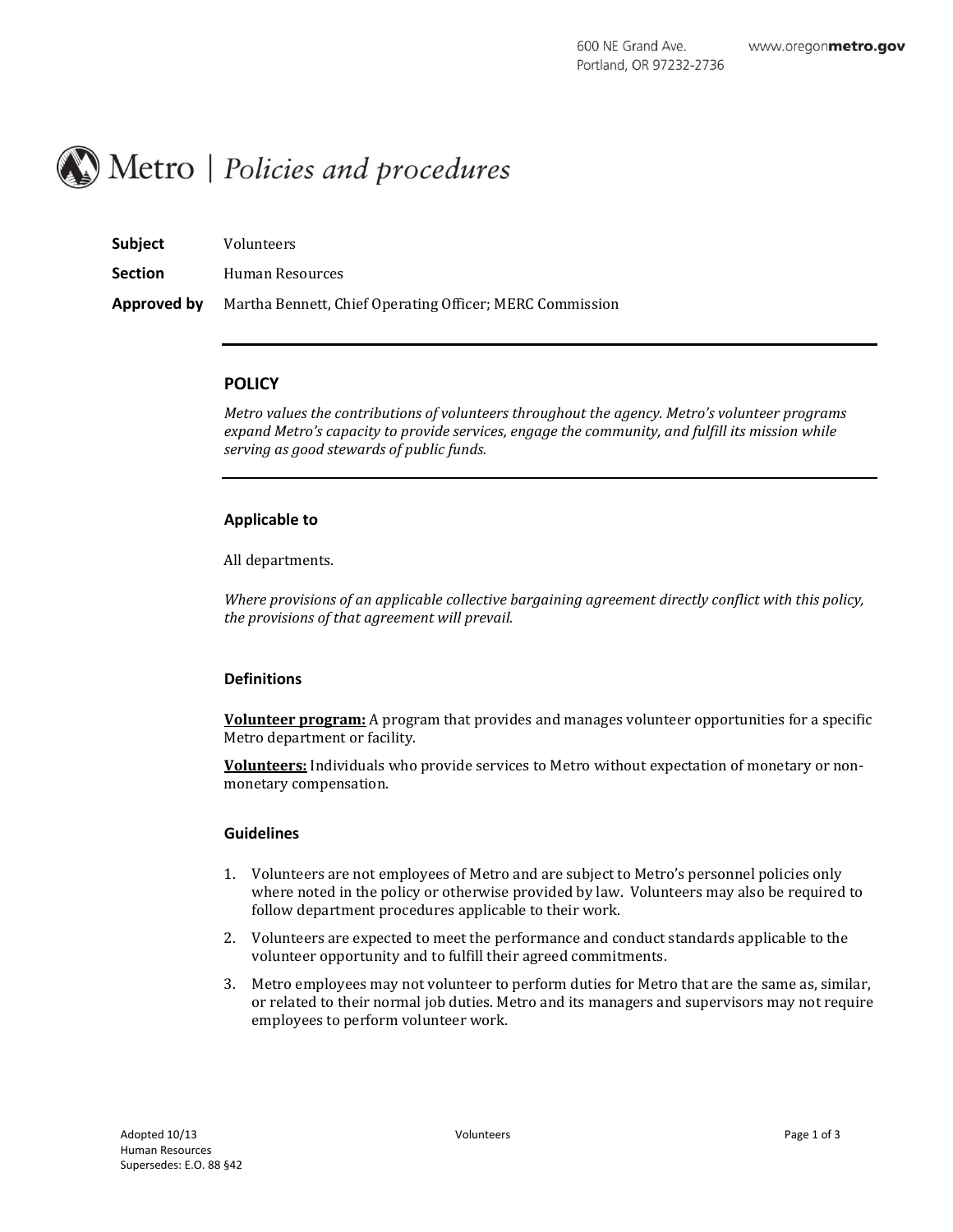# **Procedures**

- 1. Metro's volunteer programs develop and manage volunteer opportunities in accordance with the applicable Metro policies and legal requirements and the specific needs of that program. Volunteer programs are responsible for recruiting and selecting volunteers, tracking volunteer assignments and hours, and establishing the expectations and procedures applicable to a particular volunteer assignment.
- 2. Volunteer programs are responsible for providing volunteers in recurring or ongoing assignments with an opportunity to review all applicable policies and procedures, including but not limited to the following:
	- a. Discrimination and Harassment policy;
	- b. Criminal Background Check policy;
	- c. Workplace Violence policy;
	- d. Driving and Vehicle Use policy (if applicable);
	- e. Information Technology: Acceptable Use policy (if applicable);
	- f. Whistleblowing policy
	- g. All safety rules and procedures applicable to the assignment;
	- h. All conduct and performance standards, procedures, and other information applicable to the assignment.
- 3. For one-day volunteer assignments, volunteer coordinators may provide policies for review as they deem appropriate.
- 4. Metro is legally restricted from providing direct or indirect compensation to its volunteers. Volunteer supervisors must request review from the Office of Metro Attorney (OMA) before offering new discounts, privileges, or other benefits to volunteers.
- 5. Supervisors are required to track volunteers' work hours and report this information to the HR Department Payroll Division no later than 10 calendar days after the end of each quarter for workers' compensation purposes.
- 6. A volunteer may be removed from his or her assignment with or without notice for any lawful, non-discriminatory reason. Volunteer supervisors must consult with the Human Resources (HR) Department and/or the Office of Metro Attorney before removing a volunteer for performance or conduct reasons.
- 7. Volunteers may contact their supervisor or HR with any questions or concerns.

# **Responsibilities**

Volunteer Coordinators, Supervisors and Managers:

- Establish standards and procedures and manage volunteer programs in accordance with applicable law. Consult with HR and OMA as needed and/or as directed by this policy.
- Provide volunteers with all applicable policies and procedures.
- Track volunteers' work hours and report this information to the HR Department Payroll Division no later than 10 calendar days after the end of each quarter.